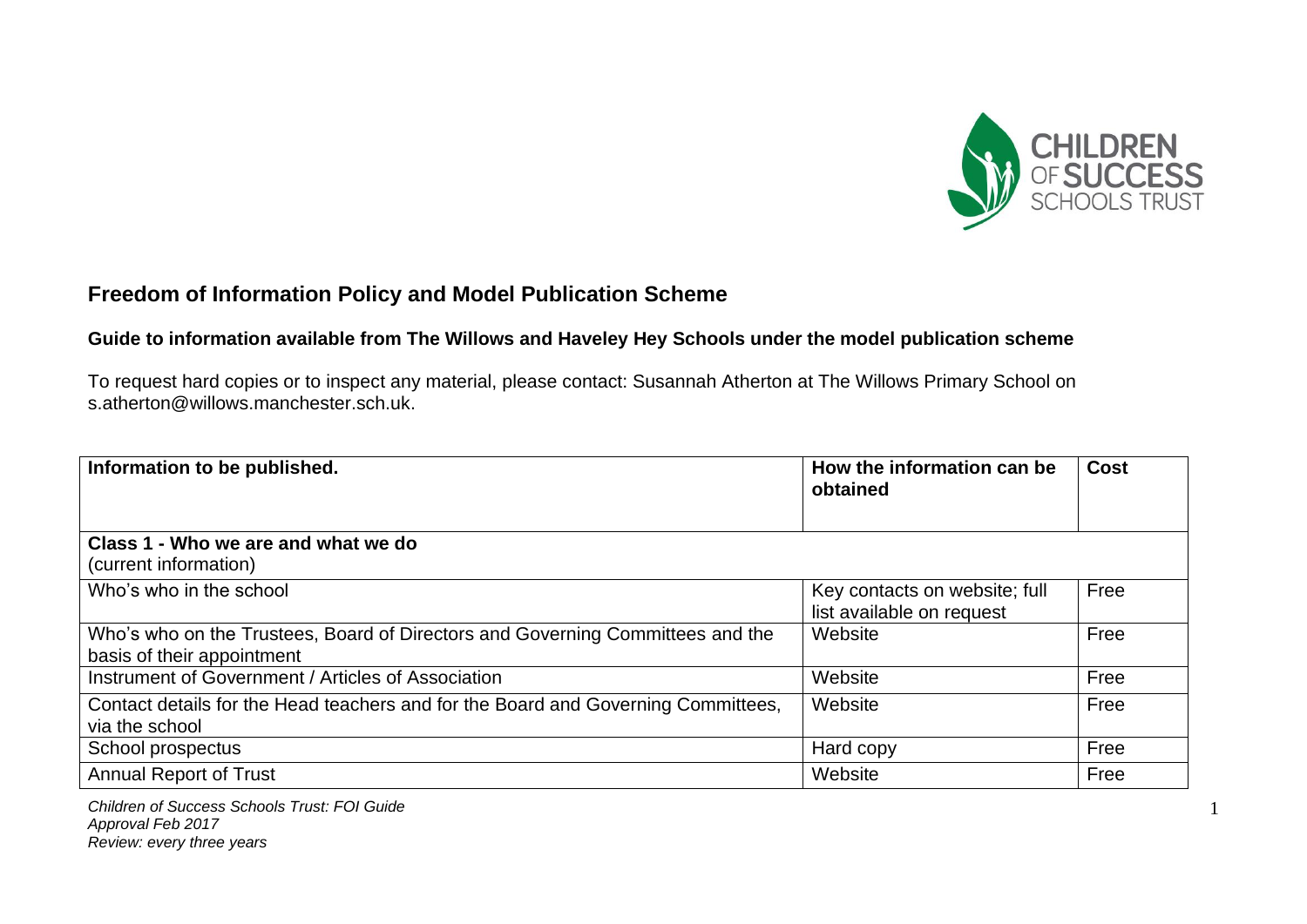| <b>Staffing structure</b>                                                       | On request          | Free        |
|---------------------------------------------------------------------------------|---------------------|-------------|
| School session times and term dates                                             | Website             | Free        |
|                                                                                 | Prospectus          |             |
| Address of school and contact details, including email address.                 | Website, prospectus | Free        |
|                                                                                 |                     |             |
| Class 2 - What we spend and how we spend it                                     |                     |             |
| (Current and previous financial year)                                           |                     |             |
| Annual budget plan and financial statements                                     | On request          | Actual cost |
|                                                                                 |                     |             |
| Capital/capitalised funding                                                     | On request          | Actual cost |
| Additional funding                                                              | On request          | Actual cost |
|                                                                                 |                     |             |
| <b>Procurement and Projects</b>                                                 | On request          | Actual cost |
| Pay policy                                                                      | On request          | Free        |
| Staffing, pay and grading structure, by pay bands.                              | On request          | Actual cost |
| Governors' allowances and total payments made to individual governors.          | Website             | Free        |
| Class 3 - What our priorities are and how we are doing                          |                     |             |
| (current information)                                                           |                     |             |
| • Performance data supplied to the Department for Education / Education Funding | Website             | Free        |
| Agency                                                                          |                     |             |
| Performance data supplied by these bodies<br>$\bullet$                          |                     |             |
| The latest Ofsted reports<br>$\bullet$                                          |                     |             |
| - Summary                                                                       |                     |             |
| - Full report                                                                   |                     |             |
| Post-inspection action plans                                                    | On request          | Free        |
| Appraisal (performance management) policy and procedures adopted by the Board   | On request          | Free        |
| The school's future plans                                                       | On request          | Actual cost |
| Safeguarding and child protection – policies and procedures                     | Website             | Free        |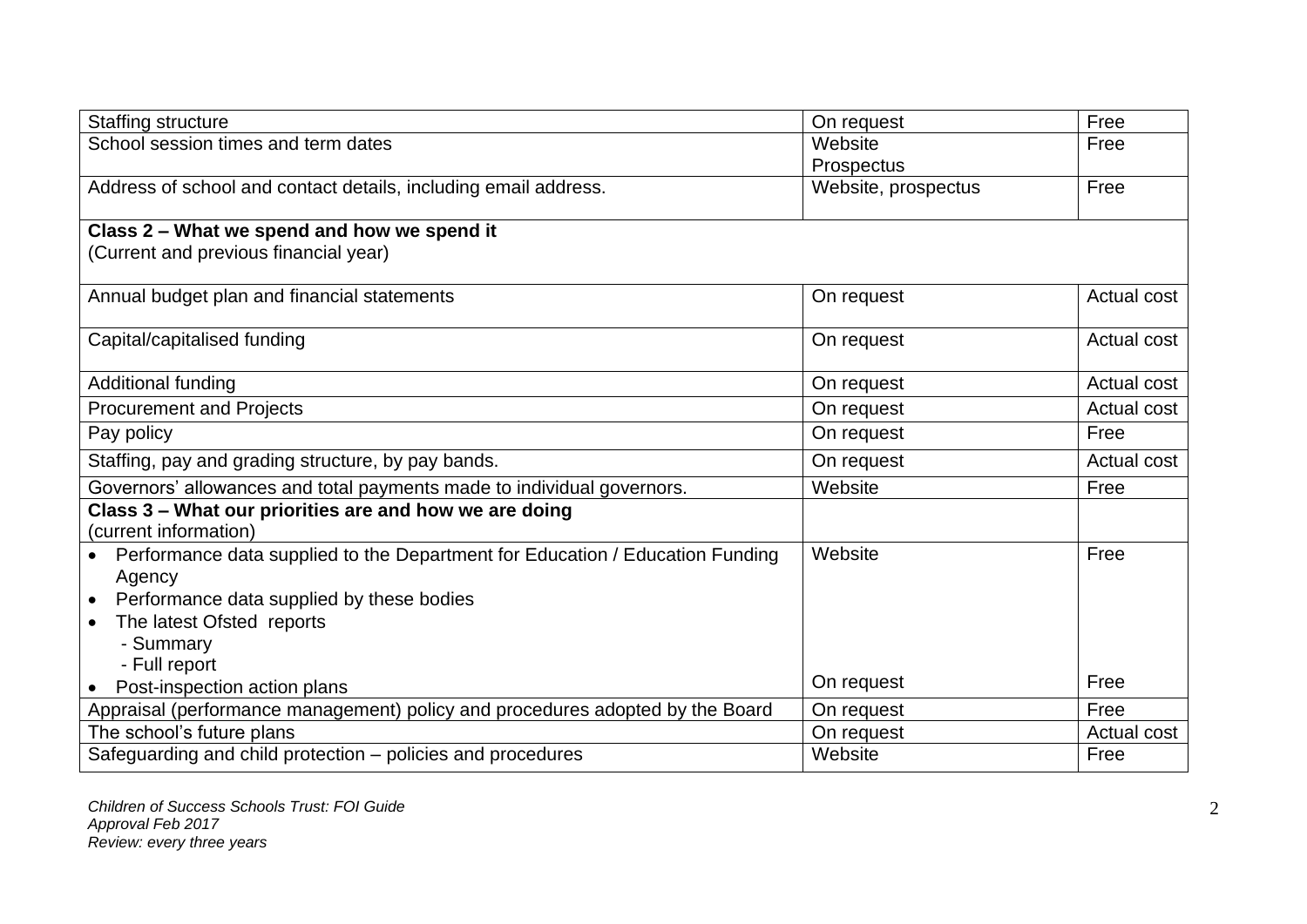| Class 4 – How we make decisions                                                        |                      |             |
|----------------------------------------------------------------------------------------|----------------------|-------------|
| (Current and previous three years)                                                     |                      |             |
| Admissions policy/decisions (excluding individual admission decision)                  | Website / On request | Free/       |
|                                                                                        |                      | Actual cost |
| Agendas and minutes of meetings of the Trustees, Board and Governing Committees        | Hard copy on request | Free/       |
| and its committees. (NB this will exclude information that is properly regarded as     |                      | Actual      |
| private to the meetings).                                                              |                      | Cost        |
| Class 5 - Our policies and procedures                                                  | Hard copy or website | Free/       |
| (Current written protocols, policies and procedures for delivering our services and    |                      | Actual      |
| responsibilities)                                                                      |                      | Cost        |
| As a minimum these must include policies, procedures and documents that the            |                      |             |
| school is required to have by statute or by its funding agreement or equivalent, or by |                      |             |
| English government. These will include policies and procedures for handling            |                      |             |
| information.                                                                           |                      |             |
| Trust and school policies including                                                    | Website              | Free        |
| Pupil behaviour                                                                        |                      |             |
| Sex education                                                                          |                      |             |
| SEN and Accessibility plan                                                             |                      |             |
| Complaints procedure                                                                   |                      |             |
| Equality information and objectives                                                    |                      |             |
| Procedures for allegations of abuse against staff<br>$\bullet$                         |                      |             |
| Whistleblowing policy<br>$\bullet$                                                     |                      |             |
| Pupil premium policy                                                                   |                      |             |
| Attendance policy                                                                      |                      |             |
| Teaching and learning policy                                                           |                      |             |
| Health and Safety and associated procedures                                            |                      |             |
| <b>School Improvement Plans</b>                                                        |                      |             |
| Curriculum / subject policies                                                          |                      |             |
|                                                                                        |                      |             |
| Staff capability procedure                                                             | On request           | Free        |
| Staff discipline and grievance procedures                                              |                      |             |
| Children of Success Schools Trust: FOI Guide                                           |                      |             |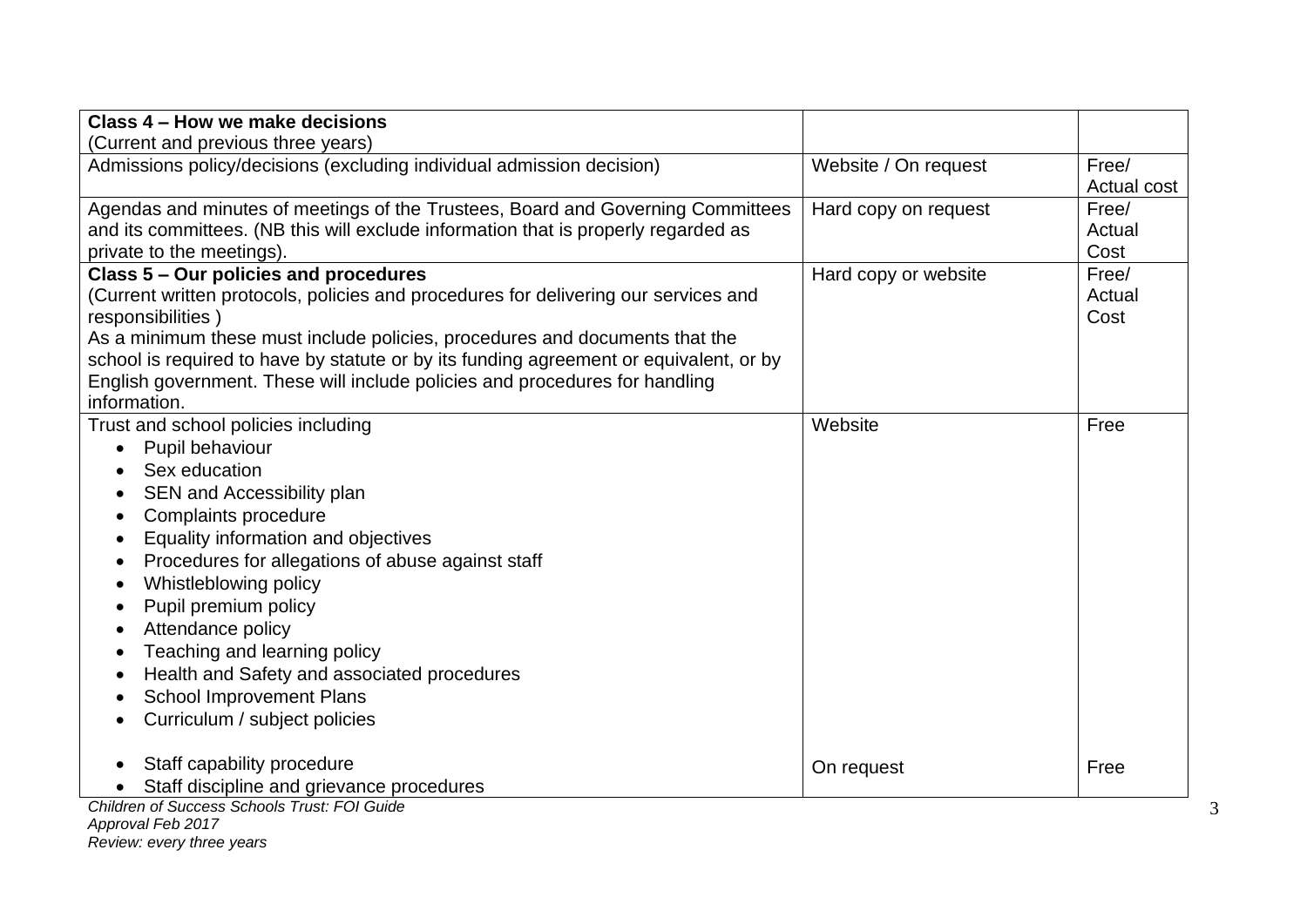| Records management and personal data policies, including:                                 |                              |      |
|-------------------------------------------------------------------------------------------|------------------------------|------|
| Information security policies<br>$\bullet$                                                | On request                   | Free |
| Data protection (including information sharing policies                                   | Website                      | Free |
| Charging regimes and policies.                                                            |                              |      |
| Charging and remissions policy (school acitivities)                                       |                              |      |
| No charge will be made for information routinely published, eg school<br>$\bullet$        |                              |      |
| prospectus.                                                                               |                              |      |
| A charge may be made for providing hard copies of other material (see below)<br>$\bullet$ |                              |      |
| <b>Class 6 - Lists and Registers</b>                                                      |                              |      |
| (Currently maintained lists and registers. This does not include the attendance           |                              |      |
| register).                                                                                |                              |      |
| Register of business interests of trustees and directors                                  | Available for inspection     | Free |
| Curriculum circulars and statutory instruments                                            | Provided on DfE/OFSTED       |      |
|                                                                                           | websites:                    |      |
|                                                                                           | http://www.education.gov.uk/ |      |
|                                                                                           | http://www.ofsted.gov.uk/    |      |
| Disclosure logs (of FOI requests)                                                         | Available for inspection     | Free |
| Asset register                                                                            | Available for inspection     |      |
| Any information the school is currently legally required to hold in publicly available    | On request                   |      |
| registers                                                                                 |                              |      |
| Class 7 - The services we offer                                                           |                              |      |
| (Current Information)                                                                     |                              |      |
| Extra-curricular activities                                                               | Website/on request           | Free |
| Out of school clubs                                                                       | Website/on request           | Free |
| Parent/carer newsletters and other leaflets                                               | Website/on request           | Free |
| Services for which the school is entitled to recover a fee, together with those fees      | Website/on request           | Free |
| <b>Additional Information</b>                                                             | n/a                          |      |
| This will provide schools with the opportunity to publish information that is not         |                              |      |
| itemised in the lists above                                                               |                              |      |